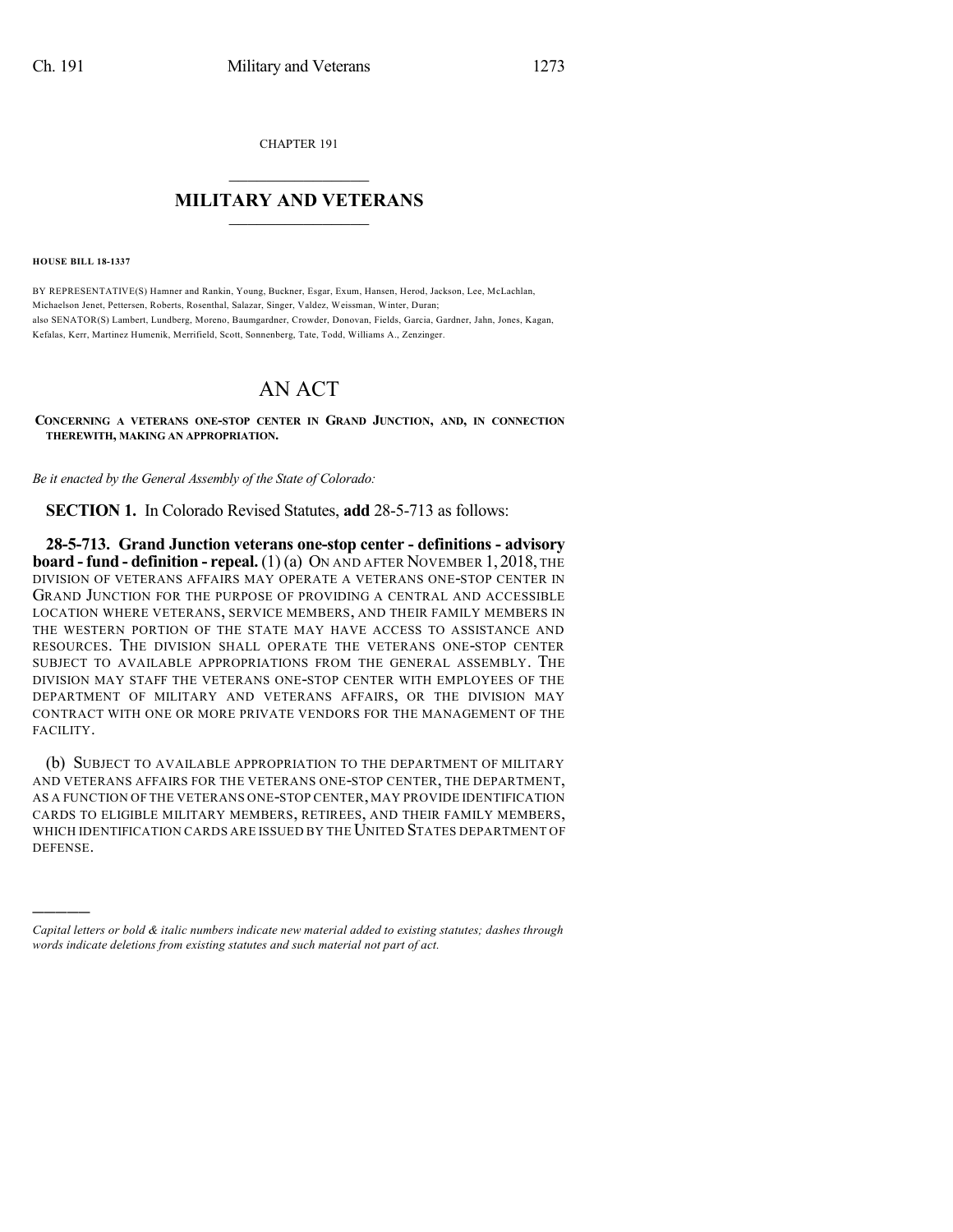(c) AS USED IN THIS SECTION, "VETERANS ONE-STOP CENTER" MEANS A FACILITY WHERE GOVERNMENT AGENCIES,NONPROFIT AND ADVOCACY ORGANIZATIONS,AND OTHER ORGANIZATIONS COLLABORATE TO OFFER SERVICES FOR VETERANS AND THEIR FAMILIES IN A CONVENIENT CENTRAL LOCATION. SERVICES OFFERED AT THE VETERANS ONE-STOP CENTER MAY INCLUDE, BUT ARE NOT LIMITED TO, ASSISTANCE FOR VETERANS IN SECURING FEDERAL BENEFITS, COUNSELING SERVICES, EMPLOYMENT SUPPORT, EDUCATION, LIFE SKILLS, AND WELLNESS SUPPORT.

(2) ON OR BEFORE NOVEMBER 1, 2018, THE DIVISION OF VETERANS AFFAIRS SHALL ESTABLISH AN ADVISORY BOARD APPOINTED BY THE ADJUTANT GENERAL OR HIS OR DESIGNEE THAT INCLUDES'

(a) A PERSON REPRESENTING ONE OR MORE NONPROFIT ORGANIZATIONS IN THE GRAND JUNCTION AREA;

(b) ACOUNTY VETERANS SERVICE OFFICER FROM THE WESTERN PORTION OF THE STATE;

(c) A VETERAN FROM THE WESTERN PORTION OF THE STATE;

(d) AFAMILY MEMBER OF A VETERAN FROM THE WESTERN PORTION OF THE STATE; AND

(e) A REPRESENTATIVE OF AN ORGANIZATION THAT PROVIDES SERVICES AT THE VETERANS ONE-STOP CENTER.

(3) THE DIVISION, IN CONSULTATION WITH THE ADVISORY BOARD ESTABLISHED PURSUANT TO SUBSECTION (2) OF THIS SECTION, SHALL DEVELOP PROCEDURES FOR EVALUATING THE EFFECTIVENESS OF THE VETERANS ONE-STOP CENTER. THE DIVISION SHALL PROVIDE THE PROCEDURES AND THE ANNUAL RESULTS OF THE PROCEDURES TO:

(a) THE BOARD OF VETERANS AFFAIRS; AND

(b) THE GENERAL ASSEMBLY AS PART OF THE ANNUAL REPORT OF THE DEPARTMENT OF MILITARY AND VETERANS AFFAIRS BEFORE THE HOUSE AND SENATE COMMITTEES OF REFERENCE PURSUANT TO SECTION 2-7-203.

(4) (a) THE VETERANS ONE-STOP CENTER CASH FUND, REFERRED TO IN THIS SECTION AS THE "FUND", IS CREATED IN THE STATE TREASURY. THE FUND CONSISTS OF MONEY GENERATED FROM THE PUBLIC OR PRIVATE USE OF THE VETERANS ONE-STOP CENTER, INCLUDING BUT NOT LIMITED TO MONEY RECEIVED BY THE DIVISION AS LEASE PAYMENTS FOR THE FORMER GRAND JUNCTION NATIONAL GUARD ARMORY.

(b) THE STATE TREASURER SHALL INVEST THE MONEY IN THE FUND AS DESCRIBED IN SECTIONS 24-36-109, 24-36-112, AND 24-36-113. THE STATE TREASURER SHALL CREDIT ALL INTEREST AND INCOME DERIVED FROM THE DEPOSIT AND INVESTMENT OF MONEY IN THE FUND TO THE FUND.

(c) ANY UNEXPENDED AND UNENCUMBERED MONEY REMAINING IN THE FUND AT